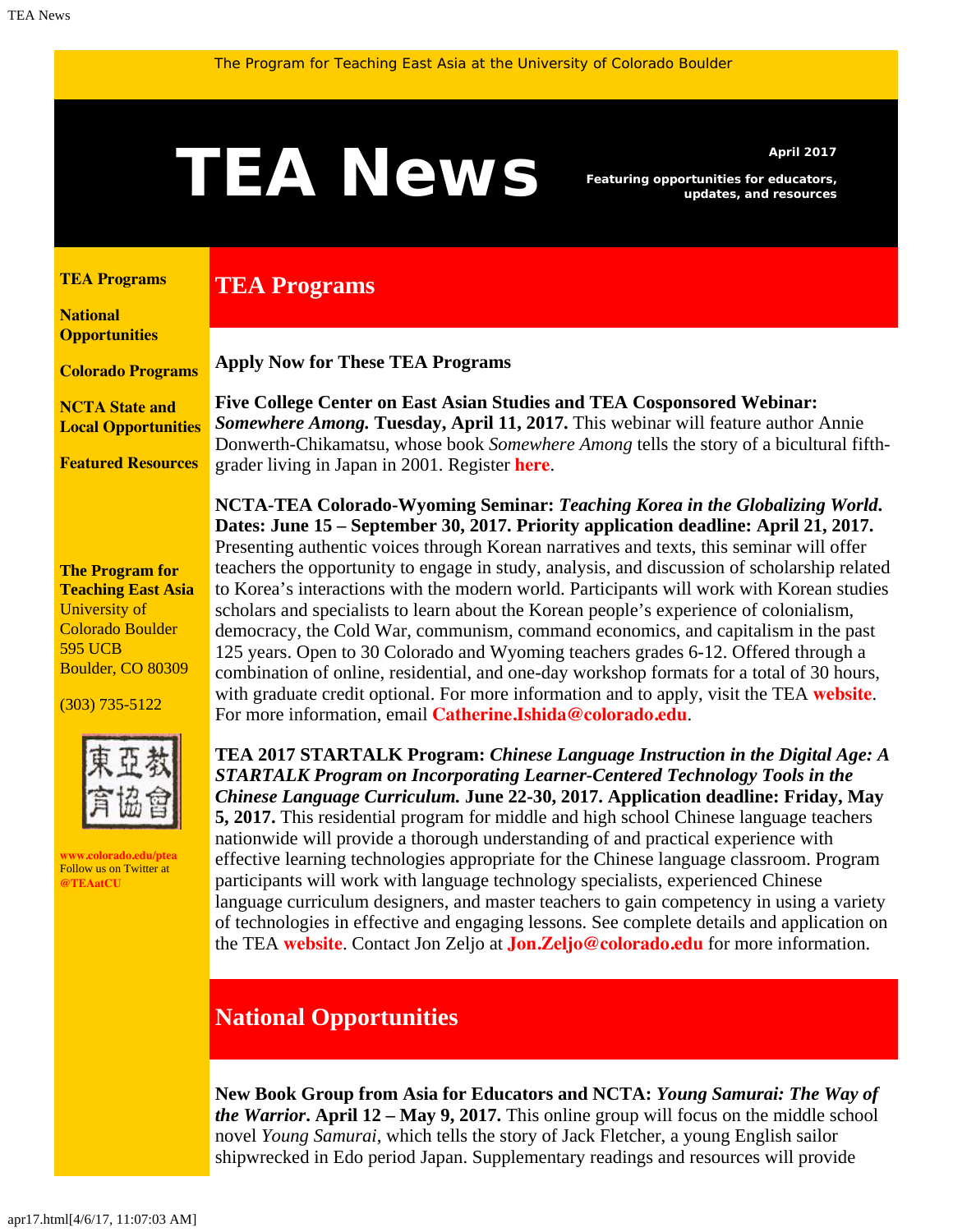teachers with essential background on what samurai really were. Register **[here](http://asiaforeducators.org/login/index.php)**.

### *Previously Announced National Opportunities*

**FCCEAS Webinar Series.** The Five College Center for East Asian Studies is offering the following webinars in May (also see *Somewhere Among* in TEA Programs):

- *Sachiko: A Nagasaki Bomb Survivor's Story*, with author Caren Stelson. Wednesday, May 3, 2017, 7:00 PM EDT. **[Registration](https://attendee.gotowebinar.com/register/156825922730581761)**.
- *Midnight in Broad Daylight*, author Pamela Rotner Sakamoto. Wednesday, May 10, 2017, 7-8 pm EDT. **[Registration](https://attendee.gotowebinar.com/register/921063470282094851)**.

**Korean War Legacy Foundation Summer Conference for Educators. July 11-14, 2017.** This conference will focus on classroom use of artifacts in the Korean War Digital Archive. The conference will be held in Washington, DC. Teachers who complete related initiatives will become eligible for travel support and a possible future study tour to Korea. Application for the summer conference is available **[here](https://koreanwardigitalhistoryproject.submittable.com/submit/74807/2017-korean-war-digital-history-project-teacher-conference)**.

# **Colorado Programs**

**WorldDenver Speaker Series:** *Nuclear Non-Proliferation***. Wednesday, April 12, 2017, 5:30-7:30 pm.** Joseph Cirincione, president of the Ploughshares Fund and member of former Secretary of State John Kerry's International Security Advisory Board, will address issues around nuclear non-proliferation in 2017. \$20 WorldDenver members; \$35 non-members. Register at the WorldDenver **[website](https://denverworldaffairscouncil.wildapricot.org/event-2429613/Registration)**.

**Denver Cherry Blossom Festival. Saturday, June 24, 2017, 11 am – 6 pm and Sunday, June 25, 11 am – 4 pm.** This *sakura matsuri* features live music, including taiko drum performances, as well as traditional Japanese dance, cultural demonstrations, arts and crafts, and family activities. Japanese foods will be available for purchase. The free festival will be held in Denver on Lawrence Street between 19th and 20th Streets. For more information, including an entertainment schedule for both days, visit the festival **[website](http://cherryblossomdenver.org/)**.

# <span id="page-1-0"></span>**NCTA State and Local Opportunities**

**East Asia in the Classroom 2017 — Mississippi. June 5-9, 2017. Application deadline: Saturday, April 15, 2017.** The 30-hour seminar on East Asian history and culture will incorporate primary source selections from the Chinese, Korean, and Japanese traditions. In addition to learning about key issues in East Asia, participants will be introduced to the vast range of primary sources and resources available for teaching. The seminar will be held on the campus of the University of Mississippi (Oxford). For more information, visit the Croft Institute for International Studies **[website](http://www.croft.olemiss.edu/teachers/east-asia-workshop)**.

## <span id="page-1-1"></span>**Featured Resources**